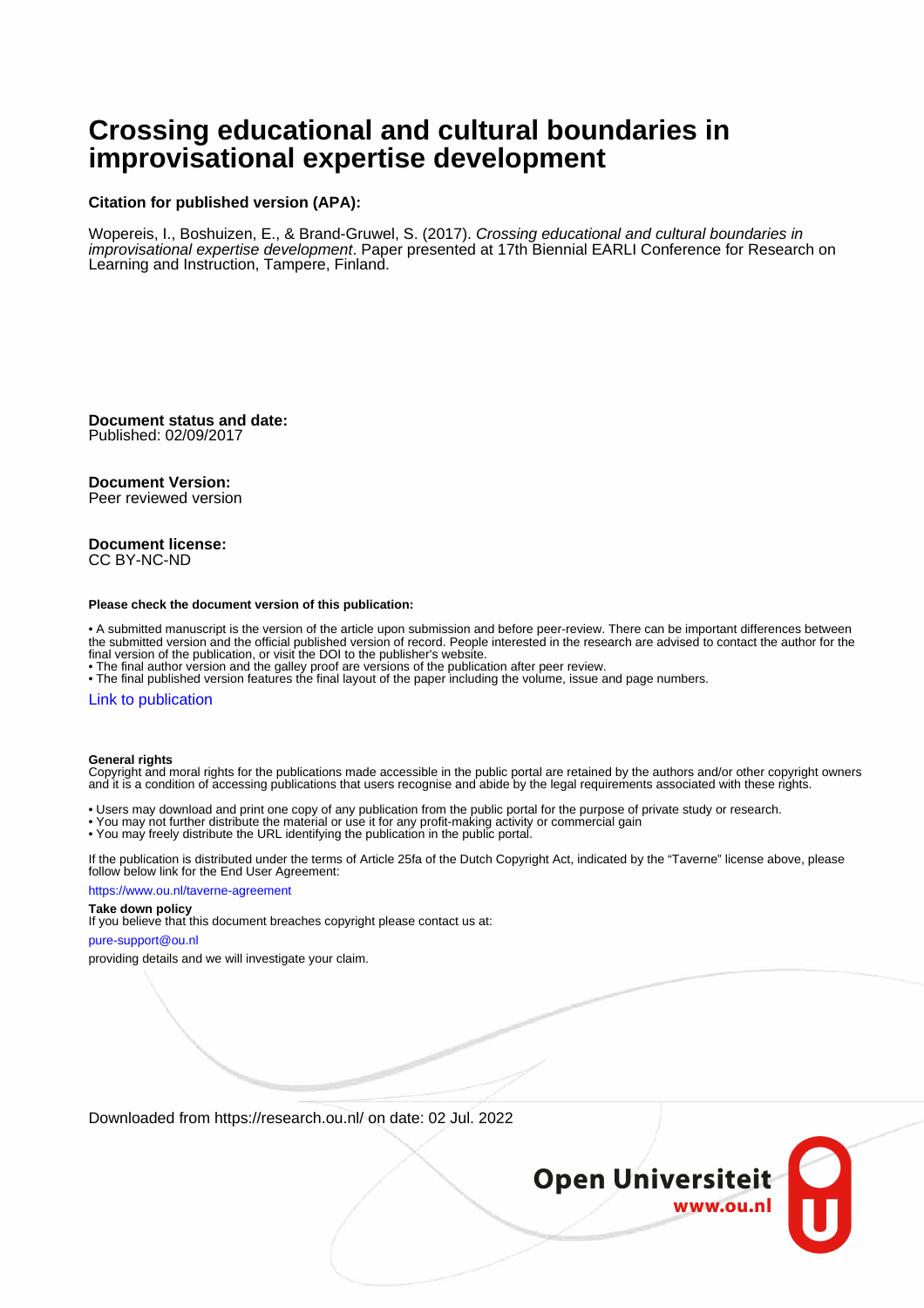Wopereis, I., Boshuizen, E., & Brand-Gruwel, S. (2017, September). *Crossing educational and cultural boundaries in improvisational expertise development*. Paper presented at the 17th Biennial EARLI Conference for Research on Learning and Instruction, Tampere, Finland.

Title: Crossing educational and cultural boundaries in improvisational expertise development

Authors: Iwan Wopereis (Open Universiteit), Els Boshuizen (Open Universiteit; Turku University), & Saskia Brand-Gruwel (Open Universiteit)

Keywords:

Improvisational expertise, elite, semi-elite, boundary crossing, transition (EARLI system: arts, self-regulation, teaching / instruction, lifelong learning)

Abstract (242 w):

This study aims to reveal environmental factors that affect successful and less successful improvisational expertise development. It explicitly focusses on boundary crossing in multiple musical contexts.

The study compared improvisational skill development of a group of six elite musical improvisers to a group of five semi-elite musical improvisers by means of a multiple site, structured case study design. A biographical research method was used to collect data for cross case analyses. Data were analyzed using a combination of a theory-based categorization system and open coding searching for actors and factors that affected vicious and virtuous cycles of learning.

Findings on learning during pre-conservatory, conservatory, and post-conservatory phases revealed distinct differences in boundary crossing activities between the elite and semi-elite improvisers. In order to develop musically the elite improvisers started to cross educational boundaries early in their musical careers and intensified this during and after the conservatory period (e.g., attending jam sessions on a regular basis). Semielite hardly mentioned engagement in such self-directed boundary crossing practice. This pattern was even more visible for cultural boundary crossing. Only the elite improvisers explicitly cited activities such as the participation in pluralistic musical (i.e., multicultural) and artistic projects (e.g., those that aim to synergize music and dance). Based on these findings we hypothesize that self-directed educational and cultural boundary crossing positively effect improvisational expertise, especially the development of a personal musical 'voice', a feature of musical professionalism that is imperative to survive in contemporary musical practice.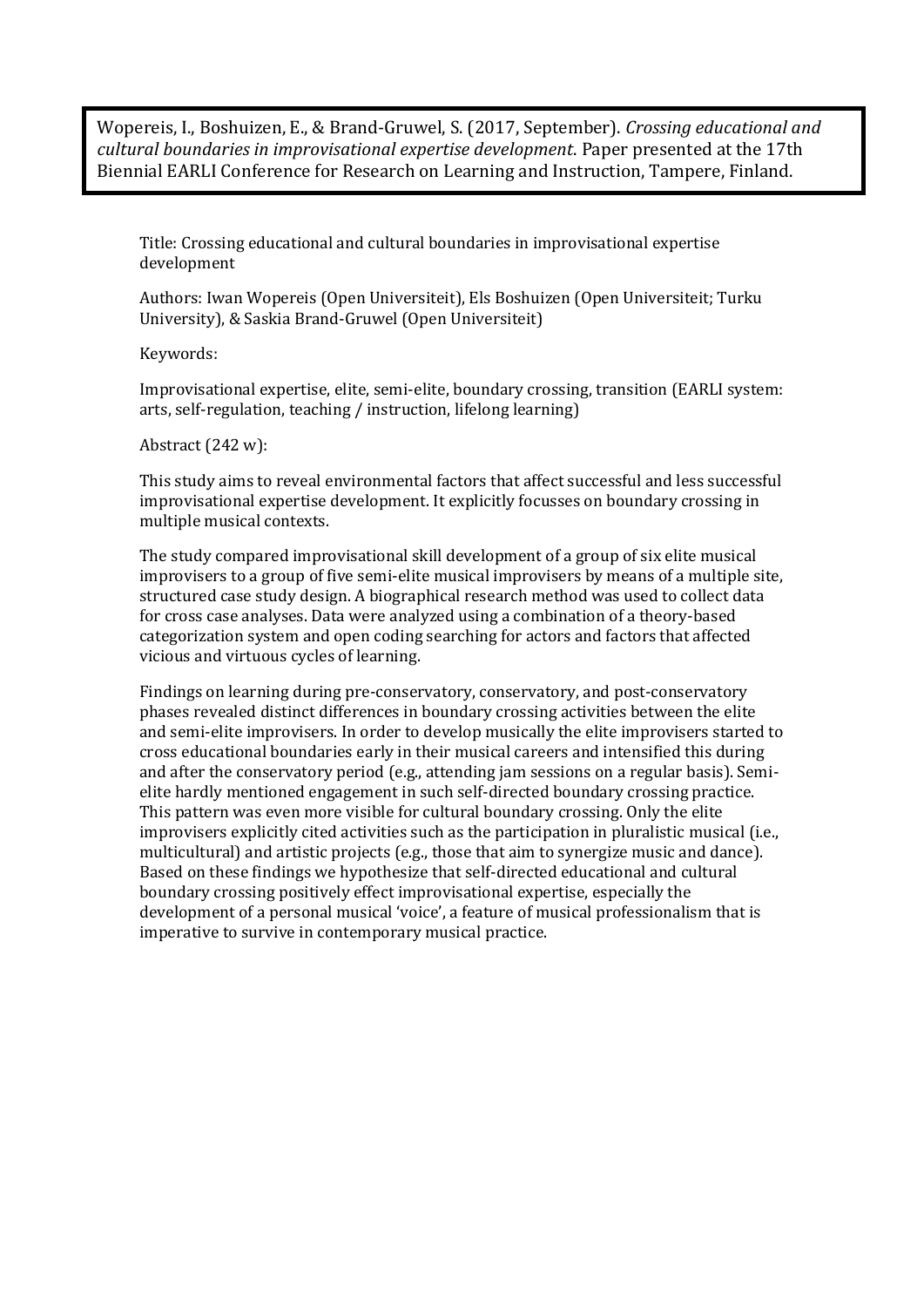### Extended Summary (991 w):

To understand improvisational expertise development in jazz musicians, it is important to study individual (aspirant) professionals as well as their development-facilitating environment. After all, successful individual development exists merely by the grace of an inspiring and supportive developmental setting. This study seeks to identify environmental factors that affect successful improvisational expertise development in jazz musicians. It explicitly explores the correspondence between the ability to 'operate' in a culturally heterogeneous learning and working environment and reaching high levels of improvisational expertise. Research questions of the study are: (1) What features the learning and working environment of musical improvisers in various stages of expertise development, (2) To what extent do learners direct the composition of the learning and working environment, and (3) Are there differences regarding (1) and (2) between musicians who reach the highest level of improvisational expertise ('elite') and those who do not ('semi-elite').

# Method

Participants were 11 professional piano players. All had studied jazz and improvised music at conservatories in the Netherlands or Belgium. Six were elite improvising pianists (n=6, Mage=45.3, SD=4.0; 1 Female), five were semi-elite (n=5, Mage=44.0, SD=5.8; 1 Female). Participants were matched on sex, age, and conservatory class. Both groups identified themselves as 'improvising musicians'. Free narrative interviews were conducted asking the interviewees to describe their development as an improvising musician, following their timeline from birth till present. Analysis was organized along developmental phases (a) early years (basic musical skills); (b) introduction to jazz improvisation; (c) serious practice/focus on being a professional improvising musician; and (d) being a professional (improvising) musician using a classification system that included themes related to 'environment' and 'self-directedness'.

### Results

Focusing on the environment during the early years we see that musicians of both groups were surrounded by music. They were encouraged to sing and play instruments, often in group, which resulted in high-level aural skills. Musical activities during the early ages can be characterized as 'playful'. Formal piano tuition started between the age of seven and 12 and mainly aimed at learning the classical piano repertoire. Beside the formal classical training, musicians of both groups started musical activities with peers in other musical genres as well. As such, they set foot in different communities of practice, some of which were initiated by the musicians themselves (e.g., garage bands). The elites entered the domain of jazz improvisation earlier than the non-elites. For instance some of them received improvisational skill training right from the beginning of formal piano tuition (beside the classical tuition). As a result they started the second phase earlier than others.

The second developmental phase comprises the introduction to jazz improvisation (e.g., witnessing a remarkable jazz concert and being extremely touched by it) and includes the start to learn to improvise. In this phase, especially the elite musicians (gradually) expanded their improvisational learning environment by starting small jazz groups or 'just play' with peers. Non-elites also extended both musical activities and the musical environment. However, their musical focus included other musical genres as well. In this phase, both groups of pianists practiced extensively for the entrance examination of the conservatory.